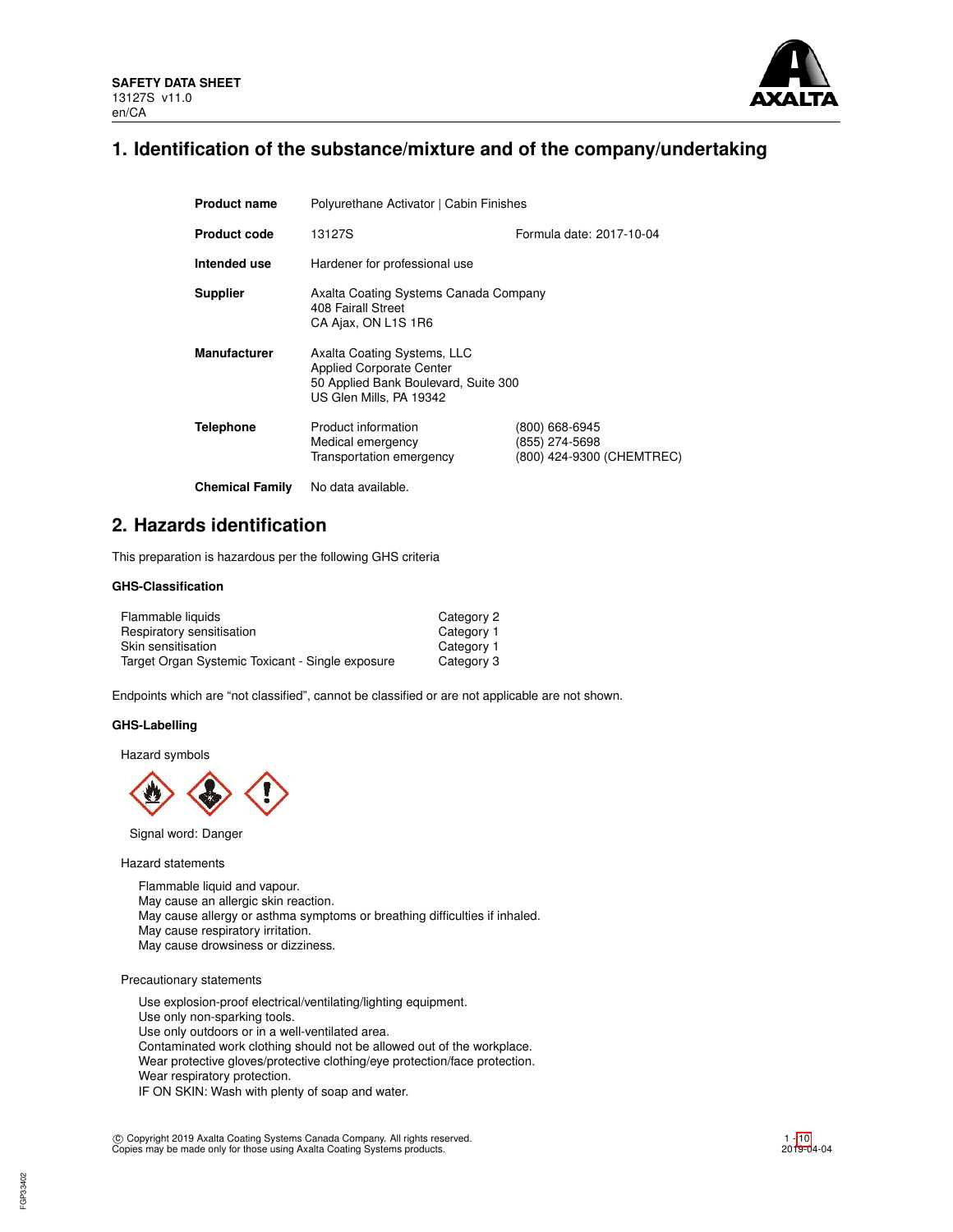

IF INHALED: Remove person to fresh air and keep comfortable for breathing. Specific treatment (see supplemental first aid instructions on this label). If skin irritation or rash occurs: Get medical advice/ attention. If experiencing respiratory symptoms: Call a POISON CENTER/doctor. Wash contaminated clothing before reuse. Store in a well-ventilated place. Keep container tightly closed. Store locked up. Dispose of contents/container in accordance with local regulations. Keep away from heat, hot surfaces, sparks, open flames and other ignition sources. No smoking. Ground and bond container and receiving equipment. Take action to prevent static discharges. Avoid breathing dust/ fume/ gas/ mist/ vapours/ spray. IF ON SKIN (or hair): Take off immediately all contaminated clothing. Rinse skin with water or shower. IF exposed or concerned: Call a POISON CENTER/doctor.

# **Other hazards which do not result in classification**

Intentional misuse by deliberately concentrating and inhaling the contents may be harmful or fatal.

**The following percentage of the mixture consists of ingredient(s) with unknown acute toxicity:** 0 %

# **3. Composition/information on ingredients**

Mixture of synthetic resins and solvents

# **Components**

| CAS-No.        | Chemical name                       | Concentration |
|----------------|-------------------------------------|---------------|
| 28182-81-2     | Aliphatic polyisocyanate resin      | $30 - 60%$    |
| 624-54-4       | N-pentyl propionate                 | $10 - 30%$    |
| 123-86-4       | Butyl acetate                       | $7 - 13%$     |
| 763-69-9       | Ethyl 3-ethoxy propionate           | $5 - 10%$     |
| $103 - 09 - 3$ | 2-ethylhexyl acetate                | $1 - 5%$      |
| 53880-05-0     | Isophorone diisocyanate homopolymer | $1 - 5%$      |
| 4083-64-1      | P-toluenesulfonyl isocyanate        | $0.1 - 1.0\%$ |

Actual concentration ranges withheld as a trade secret. Non-regulated ingredients 0.1 - 1.0%

# **4. First aid measures**

#### **Eye contact**

Remove contact lenses. Irrigate copiously with clean, fresh water for at least 15 minutes, holding the eyelids apart. Seek medical advice.

#### **Skin contact**

Do NOT use solvents or thinners. Take off all contaminated clothing immediately. Wash skin thoroughly with soap and water or use recognized skin cleanser. If skin irritation persists, call a physician.

### **Inhalation**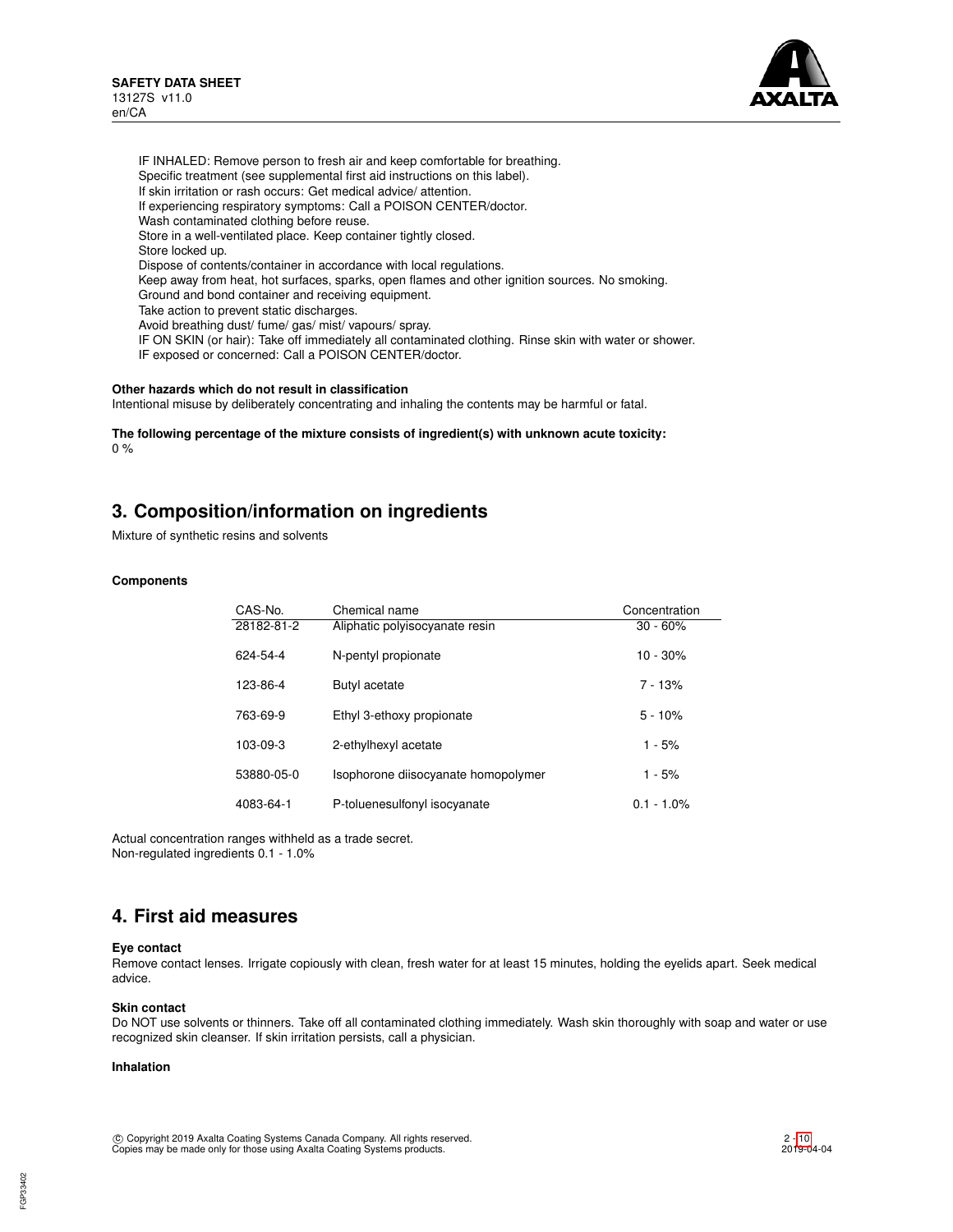**SAFETY DATA SHEET** 13127S v11.0 en/CA



Avoid inhalation of vapour or mist. Move to fresh air in case of accidental inhalation of vapours. If breathing is irregular or stopped, administer artificial respiration. If unconscious place in recovery position and seek medical advice. If symptoms persist, call a physician.

#### **Ingestion**

If swallowed, seek medical advice immediately and show this safety data sheet (SDS) or product label. Do NOT induce vomiting. Keep at rest.

#### **Most Important Symptoms/effects, acute and delayed**

#### **Inhalation**

May cause nose and throat irritation. May cause nervous system depression characterized by the following progressive steps: headache, dizziness, nausea, staggering gait, confusion, unconsciousness. Reports have associated repeated and prolonged overexposure to solvents with permanent brain and nervous system damage. Exposure to isocyanates may cause respiratory sensitization. This effect may be permanent. Symptoms include an asthma-like reaction with shortness of breath, wheezing, cough or permanent lung sensitization. This effect may be delayed for several hours after exposure. Repeated overexposure to isocyanates may cause a decrease in lung function, which may be permanent. Individuals with lung or breathing problems or prior reactions to isocyanates must not be exposed to vapors or spray mist of this product.

#### **Ingestion**

May result in gastrointestinal distress.

#### **Skin or eye contact**

May cause irritation or burning of the eyes. Repeated or prolonged liquid contact may cause skin irritation with discomfort and dermatitis. Skin contact my cause skin sensitization.

### **Indication of Immediate medical attention and special treatment needed if necessary**

No data available on the product. See section 3 and 11 for hazardous ingredients found in the product.

# **5. Firefighting measures**

#### **Suitable extinguishing media**

Universal aqueous film-forming foam, Carbon dioxide (CO2), Dry chemical

#### **Extinguishing media which shall not be used for safety reasons**

High volume water jet

#### **Hazardous combustion products**

CO, CO2, smoke, and oxides of any heavy metals that are reported in "Composition, Information on Ingredients" section.

#### **Fire and Explosion Hazards**

Flammable liquid. Vapor/air mixture will burn when an ignition source is present.

#### **Special Protective Equipment and Fire Fighting Procedures**

Full protective flameproof clothing should be worn as appropriate. Wear self-contained breathing apparatus for firefighting if necessary. In the event of fire, cool tanks with water spray. Do not allow run-off from fire fighting to enter public sewer systems or public waterways.

# **6. Accidental release measures**

#### **Procedures for cleaning up spills or leaks**

Ventilate area. Remove sources of ignition. Do not breathe vapors. Do not get in eyes or on skin. Wear a positive-pressure, supplied-air respirator (NIOSH approved TC-19C), eye protection, gloves and protective clothing. Pour liquid decontamination solution over the spill and allow to sit at least 10 minutes. Typical decontamination solutions for isocyanate containing materials are: 20% Surfactant (Tergitol TM 10) and 80% Water OR 0-10% Ammonia, 2-5% Detergent and Water (balance) Confine and remove with inert absorbent. Pressure can be generated. Do not seal waste containers for 48 hours to allow C02 to vent. After 48 hours, material may be sealed and disposed of properly.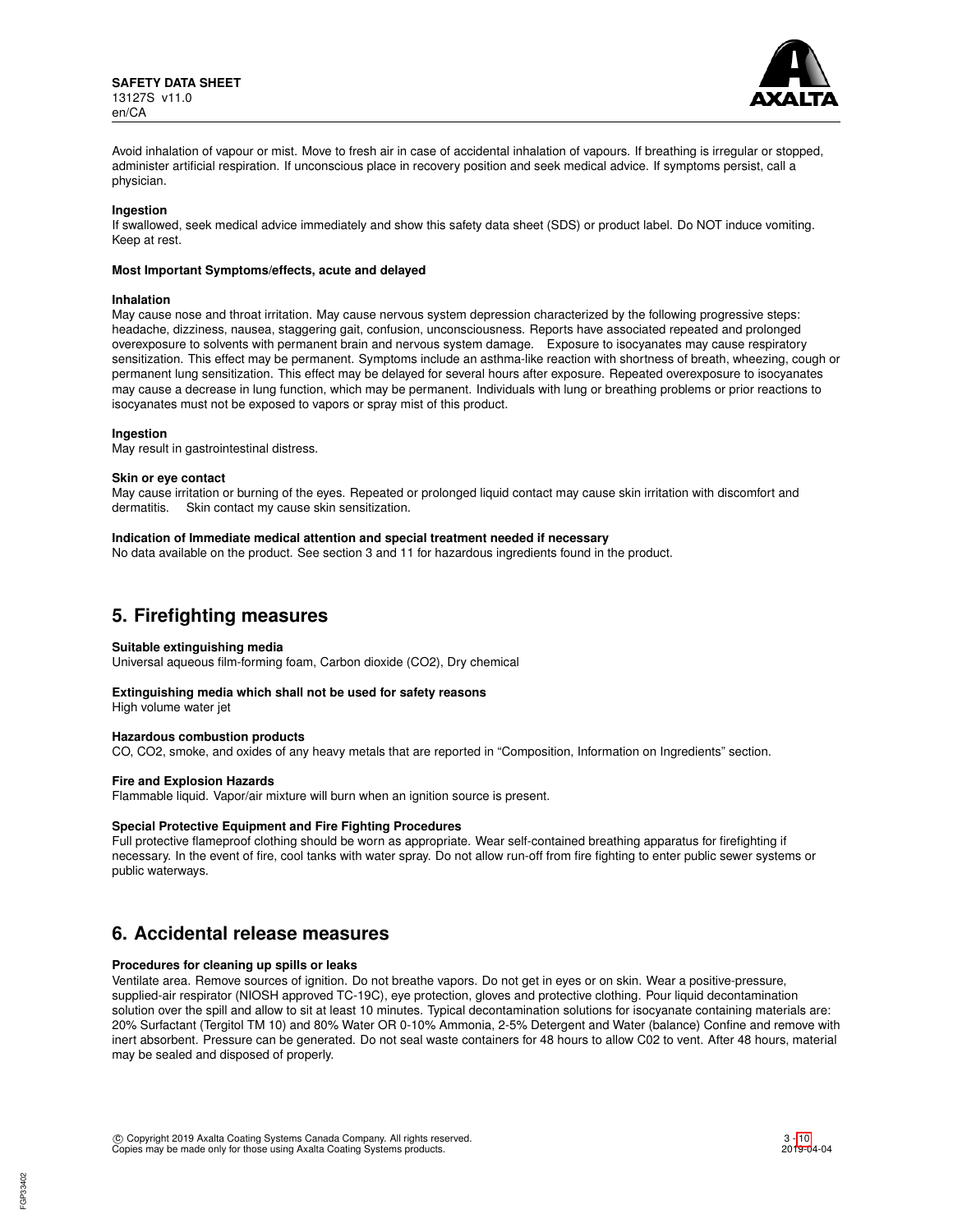

### **Environmental precautions**

Do not let product enter drains. Notify the respective authorities in accordance with local law in the case of contamination of rivers, lakes or waste water systems.

# **7. Handling and storage**

## **Precautions for safe handling**

Observe label precautions. Keep away from heat, sparks, flame, static discharge and other sources of ignition. VAPORS MAY CAUSE FLASH FIRE. Close container after each use. Ground containers when pouring. Do not transfer contents to bottles or unlabeled containers. Wash thoroughly after handling and before eating or smoking. Do not store above 49 °C (120 °F). If material is a coating: do not sand, flame cut, braze or weld dry coating without a NIOSH approved air purifying respirator with particulate filters or appropriate ventilation , and gloves. Combustible dust clouds may be created where operations produce fine material (dust). Avoid formation of significant deposits of material as they may become airborne and form combustible dust clouds. Build up of fine material should be cleaned using gentle sweeping or vacuuming in accordance with best practices. Cleaning methods (e.g. compressed air) which can generate potentially combustible dust clouds should not be used.

### **Advice on protection against fire and explosion**

Solvent vapours are heavier than air and may spread along floors. Vapors may form explosive mixtures with air and will burn when an ignition source is present. Always keep in containers of same material as the original one. Never use pressure to empty container: container is not a pressure vessel. The accumulation of contaminated rags may result in spontaneous combustion. Good housekeeping standards and regular safe removal of waste materials will minimize the risks of spontaneous combustion and other fire hazards.

#### **Storage**

### **Requirements for storage areas and containers**

Observe label precautions. Store in a dry, well ventilated place away from sources of heat, ignition and direct sunlight. No smoking. Prevent unauthorized access. Containers which are opened must be carefully resealed and kept upright to prevent leakage.

#### **Advice on common storage**

Store separately from oxidizing agents, strongly alkaline and strongly acidic materials, amines, alcohols and water. Precautions should be taken to avoid exposure to atmospheric humidity or water. Evolution of CO2 in closed containers causes overpressure and produces a risk of bursting.

#### **Additional information on storage conditions**

Precautions should be taken to avoid exposure to atmospheric humidity or water. Humid air and/or water will produce carbon dioxide which will pressurize the container. Open drum carefully as content may be under pressure.

# **8. Exposure controls/personal protection**

#### **Engineering controls and work practices**

Provide adequate ventilation.

## **National occupational exposure limits**

| CAS-No.  | Chemical name | Source Time  | Tvpe       | Value     | Note |
|----------|---------------|--------------|------------|-----------|------|
| 123-86-4 | Butyl acetate | ACGIH 15 min | STEL       | $200$ ppm |      |
|          |               | ACGIH 8 hr   | TWA        | $150$ ppm |      |
|          |               | OSHA 8 hr    | <b>TWA</b> | $150$ ppm |      |

# **Glossary**

CEIL Ceiling exposure limit

STEL Short term exposure limit

TWA Time weighted average

TWAE Time-Weighted Average

## **Protective equipment**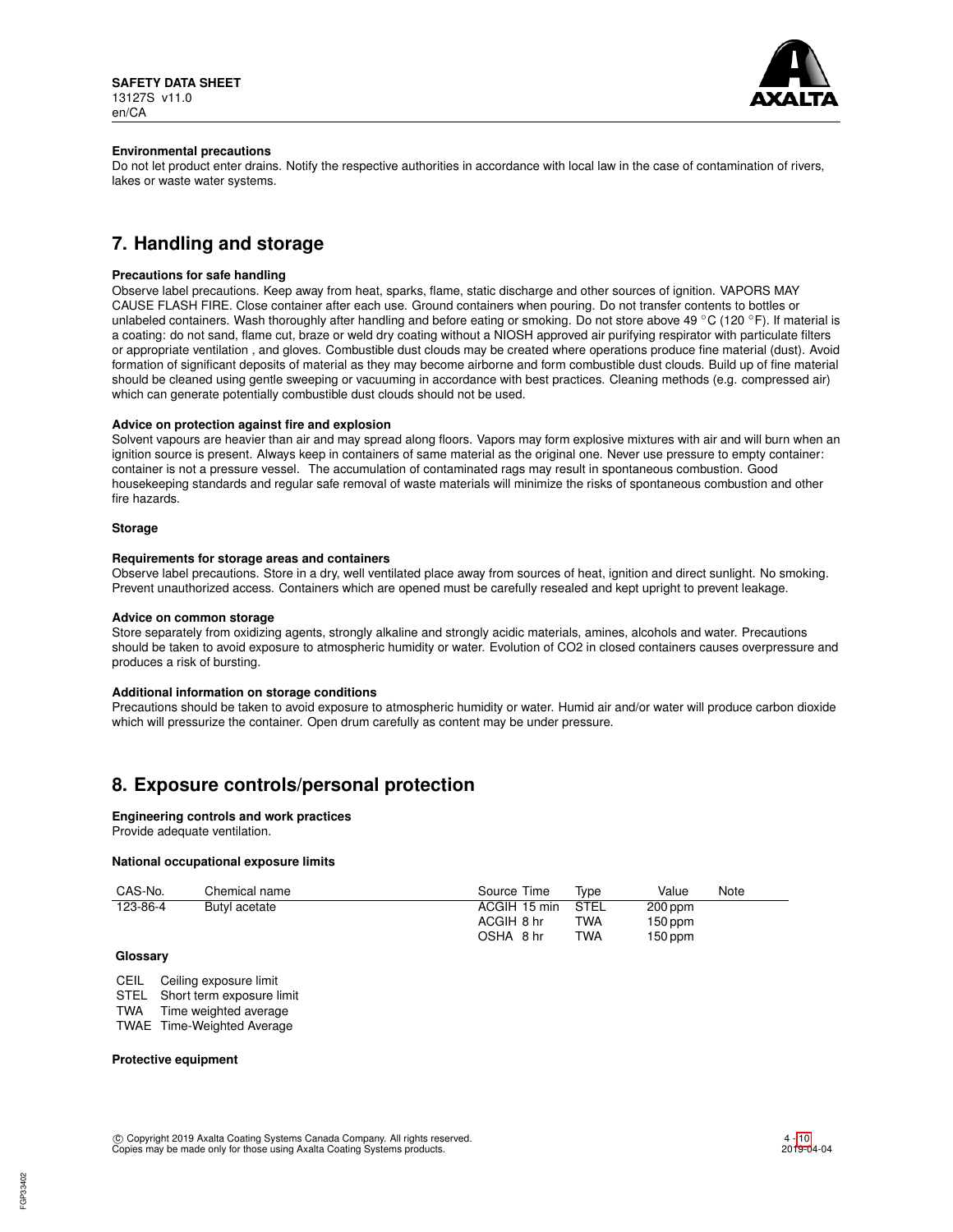

Personal protective equipment should be worn to prevent contact with eyes, skin or clothing.

### **Respiratory protection**

Do not breathe vapors or mists. Wear a positive-pressure, supplied air respirator (NIOSH approved TC-19C), while mixing activator with paint, during application and until all vapors and spray mists are exhausted. Follow respirator manufacturer s directions for respirator use. Do not permit anyone without protection in the painting area. Refer to the hardener/activator label instructions for further information. Individuals with history of lung or breathing problems or prior reaction to isocyanates should not use or be exposed to this product if mixed with isocyanate activators/hardeners.

#### **Eye protection**

Desirable in all industrial situations. Goggles are preferred to prevent eye irritation. If safety glasses are substituted, include splash guard or side shields.

### **Skin and body protection**

Neoprene gloves and coveralls are recommended.

#### **Hygiene measures**

Wash skin thoroughly with soap and water or use recognized skin cleanser. Do NOT use solvents or thinners.

#### **Environmental exposure controls**

Do not let product enter drains.

# **9. Physical and chemical properties**

## **Appearance**

**Form:** liquid **Colour:** clear

| Flash point                                    | $35^{\circ}$ C        |                  |  |  |  |  |
|------------------------------------------------|-----------------------|------------------|--|--|--|--|
| Lower Explosive Limit                          | 1 %                   |                  |  |  |  |  |
| <b>Upper Explosive Limit</b>                   | 9.8%                  |                  |  |  |  |  |
| Evaporation rate                               | Slower than Ether     |                  |  |  |  |  |
| Vapor pressure of principal solvent            | 2.1 hPa               |                  |  |  |  |  |
| Solubility of Solvent In Water                 | moderate              |                  |  |  |  |  |
| Vapor density of principal solvent $(Air = 1)$ | 5                     |                  |  |  |  |  |
| Approx. Boiling Range                          | 125 $^{\circ}{\rm C}$ |                  |  |  |  |  |
| Approx. Freezing Range                         | $-75 - -24$ °C        |                  |  |  |  |  |
| Gallon Weight (lbs/gal)                        | 8.3                   |                  |  |  |  |  |
| <b>Specific Gravity</b>                        | 0.99                  |                  |  |  |  |  |
| Percent Volatile By Volume                     | 59.68%                |                  |  |  |  |  |
| Percent Volatile By Weight                     | 53.07%                |                  |  |  |  |  |
| Percent Solids By Volume                       | 40.32%                |                  |  |  |  |  |
| Percent Solids By Weight                       | 46.93%                |                  |  |  |  |  |
| pH (waterborne systems only)                   | Not applicable        |                  |  |  |  |  |
| Partition coefficient: n-octanol/water         | No data available     |                  |  |  |  |  |
| Ignition temperature                           | 268 °C                | <b>DIN 51794</b> |  |  |  |  |
| Decomposition temperature                      | Not applicable.       |                  |  |  |  |  |
| Viscosity (23 $\rm ^{\circ}C)$                 | Not applicable.       | ISO 2431-1993    |  |  |  |  |

# **10. Stability and reactivity**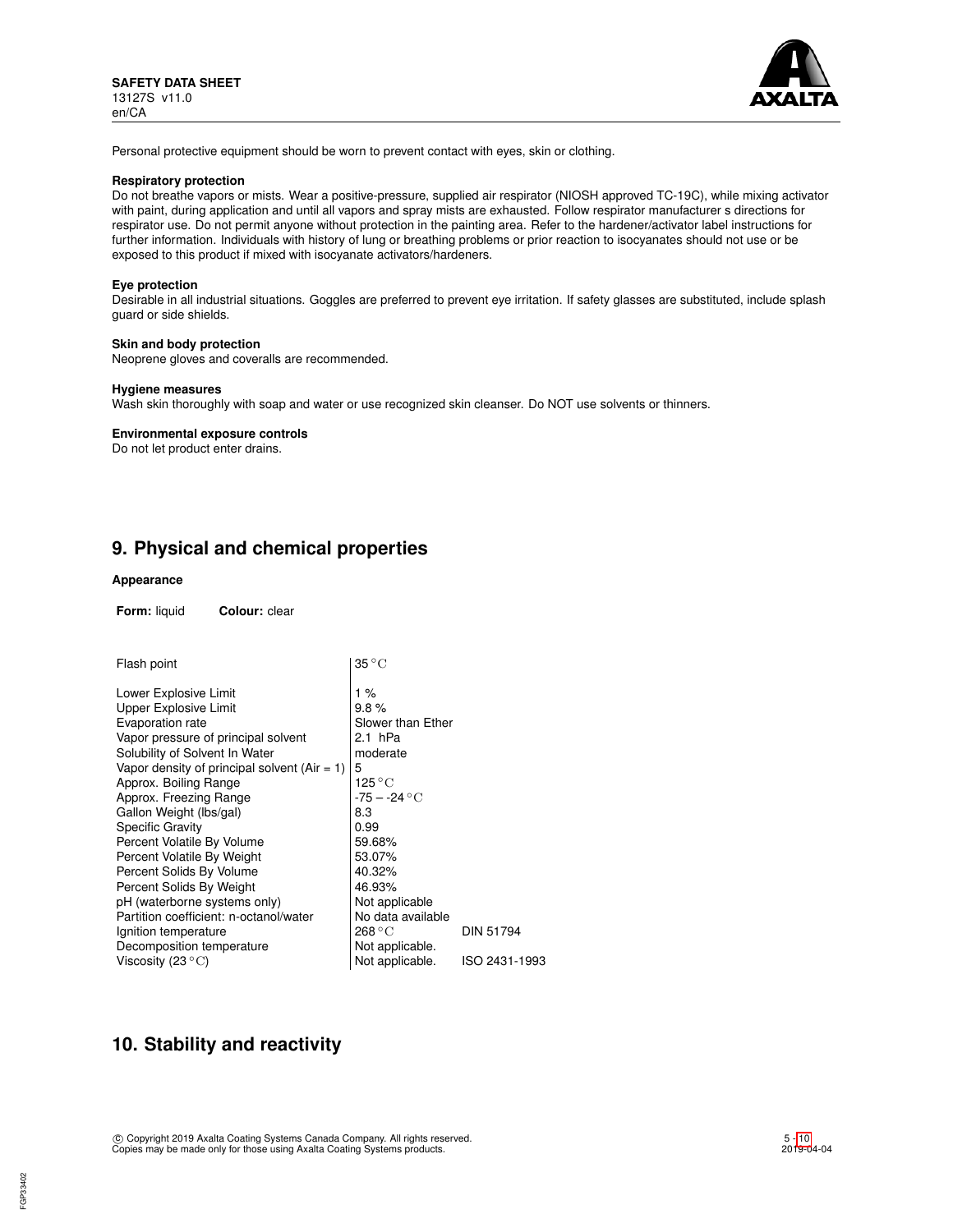

#### **Stability**

Stable

## **Conditions to avoid**

Stable under recommended storage and handling conditions (see section 7).

#### **Materials to avoid**

Keep away from oxidizing agents and strongly acid or alkaline materials. Amines and alcohols cause exothermic reactions. Mixture reacts slowly with water resulting in evolution of CO2. Evolution of CO2 in closed containers causes overpressure and produces a risk of bursting.

#### **Hazardous decomposition products**

When exposed to high temperatures may produce hazardous decomposition products such as carbon monoxide and dioxide, smoke, oxides of nitrogen as well as hydrogen cyanide, amines, alcohols and water.

#### **Hazardous Polymerization**

Will not occur.

#### **Sensitivity to Static Discharge**

Solvent vapors in air may explode if static grounding and bonding is not used during transfer of this product.

#### **Sensitivity to Mechanical Impact**

None known.

# **11. Toxicological information**

### **Information on likely routes of exposure**

#### **Inhalation**

May cause nose and throat irritation. May cause nervous system depression characterized by the following progressive steps: headache, dizziness, nausea, staggering gait, confusion, unconsciousness. Reports have associated repeated and prolonged overexposure to solvents with permanent brain and nervous system damage. Exposure to isocyanates may cause respiratory sensitization. This effect may be permanent. Symptoms include an asthma-like reaction with shortness of breath, wheezing, cough or permanent lung sensitization. This effect may be delayed for several hours after exposure. Repeated overexposure to isocyanates may cause a decrease in lung function, which may be permanent. Individuals with lung or breathing problems or prior reactions to isocyanates must not be exposed to vapors or spray mist of this product.

## **Ingestion**

May result in gastrointestinal distress.

#### **Skin or eye contact**

May cause irritation or burning of the eyes. Repeated or prolonged liquid contact may cause skin irritation with discomfort and dermatitis.

#### **Delayed and immediate effects and also chronic effects from short and long term exposure:**

**Acute oral toxicity** not hazardous

#### **Acute dermal toxicity** not hazardous

**Acute inhalation toxicity** not hazardous

% of unknown composition: 0 %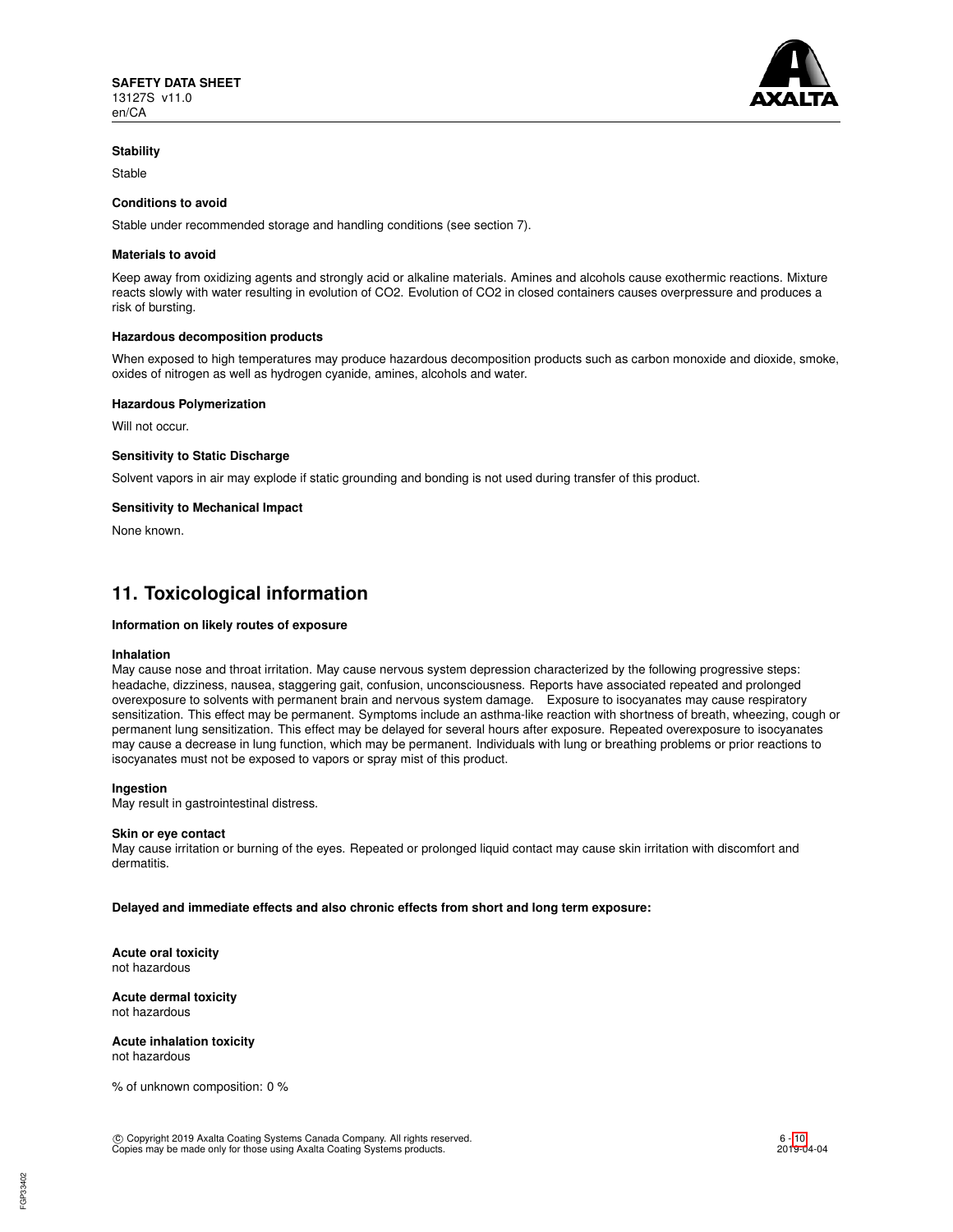**SAFETY DATA SHEET** 13127S v11.0 en/CA

# **Skin corrosion/irritation**

Not classified according to GHS criteria

### **Serious eye damage/eye irritation**

Not classified according to GHS criteria

## **Respiratory sensitisation**

P-toluenesulfonyl isocyanate Category 1

# **Skin sensitisation**

Aliphatic polyisocyanate resin Category 1 Isophorone diisocyanate homopolymer Category 1B

**Germ cell mutagenicity** Not classified according to GHS criteria

**Carcinogenicity** Not classified according to GHS criteria

# **Toxicity for reproduction**

Not classified according to GHS criteria

## **Target Organ Systemic Toxicant - Single exposure**

• **Inhalation**

**Respiratory system** Aliphatic polyisocyanate resin

# **Target Organ Systemic Toxicant - Repeated exposure**

Not classified according to GHS criteria

#### **Aspiration toxicity**

Not classified according to GHS criteria

# **Numerical measures of toxicity (acute toxicity estimation (ATE),etc. )**

No information available.

# **Symptoms related to the physical, chemical and toxicological characteristics**

Based on the properties of the isocyanate components and considering toxicological data on similar products, the following applies: This formulation may cause acute irritation and/or sensitization of the respiratory system leading to an asthmatic condition, wheeziness and a tightness of the chest. Sensitized persons may subsequently show asthmatic symptoms when exposed to atmospheric concentrations well below the OEL. Repeated exposure may lead to permanent respiratory disability. Exposure to component solvents vapours concentration in excess of the stated occupational exposure limit may result in adverse health effect such as mucous membrane and respiratory system irritation and adverse effect on kidney, liver and central nervous system. Symptoms and signs include headache, dizziness, fatigue, muscular weakness, drowsiness and in extreme cases, loss of consciousness. Through skin resorbtion, solvents can cause some of the effects described here. Repeated or prolonged contact with the preparation may cause removal of natural fat from the skin resulting in non-allergic contact dermatitis and absorption through the skin. The liquid splashed in the eyes may cause irritation and reversible damage. Components of the product may be absorbed into the body through the skin.

# **12. Ecological information**

There are no data available on the product itself. The product should not be allowed to enter drains or watercourses.

# **13. Disposal considerations**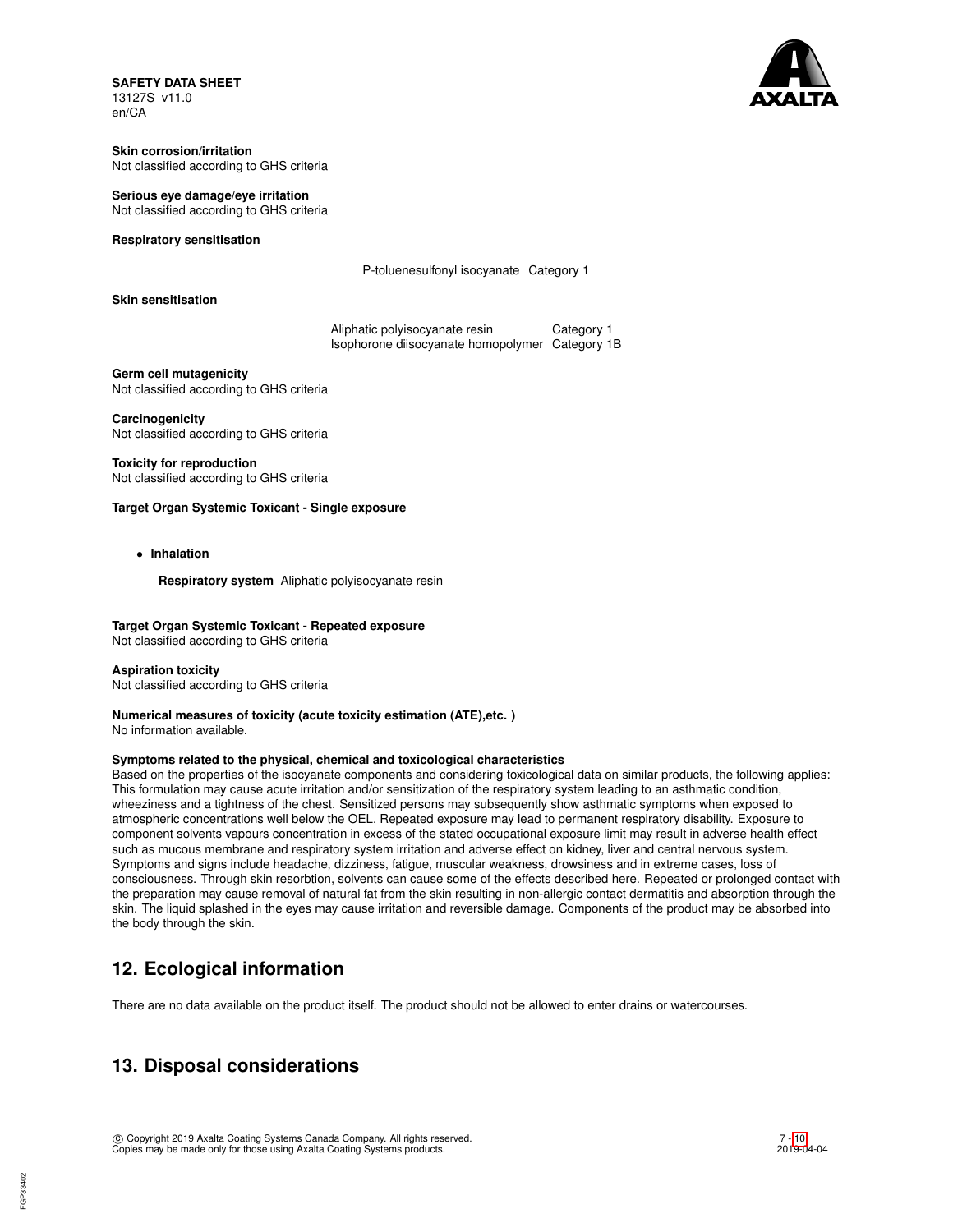

## **Provincial Waste Classification**

Check appropriate provincial and local waste disposal regulations for proper classifications.

## **Waste Disposal Method**

Do not allow material to contaminate ground water systems. Incinerate or otherwise dispose of waste material in accordance with Federal, State, Provincial, and local requirements. Do not incinerate in closed containers.

# **14. Transport information**

#### **International transport regulations**

| IMDG (Sea transport)<br>UN number:<br>Proper shipping name:                      | 1263<br>PAINT RELATED MATERIAL  |  |  |  |
|----------------------------------------------------------------------------------|---------------------------------|--|--|--|
| Hazard Class:<br>Subsidiary Hazard Class:<br>Packing group:<br>Marine Pollutant: | З<br>Not applicable.<br>Ш<br>no |  |  |  |
| ICAO/IATA (Air transport)<br>UN number:<br>Proper shipping name:                 | 1263<br>PAINT RELATED MATERIAL  |  |  |  |
| Hazard Class:<br>Subsidiary Hazard Class: Not applicable.<br>Packing group:      | 3<br>Ш                          |  |  |  |
| TDG<br>UN number:<br>Proper shipping name:                                       | 1263<br>PAINT RELATED MATERIAL  |  |  |  |
| Hazard Class:<br>Subsidiary Hazard Class:<br>Packing group:                      | 3<br>Not applicable.<br>Ш       |  |  |  |

# **Matters needing attention for transportation**

Confirm that there is no breakage, corrosion, or leakage from the container before shipping. Be sure to prevent damage to cargo by loading so as to avoid falling, dropping, or collapse. Ship in appropriate containers with denotation of the content in accordance with the relevant statutes and rules.

# **15. Regulatory information**

#### **TSCA Status**

In compliance with TSCA Inventory requirements for commercial purposes.

# **DSL Status**

FGP33402

All components of the mixture are listed on the DSL.

### **Photochemical Reactivity**

Non-photochemically reactive

### **Regulatory information**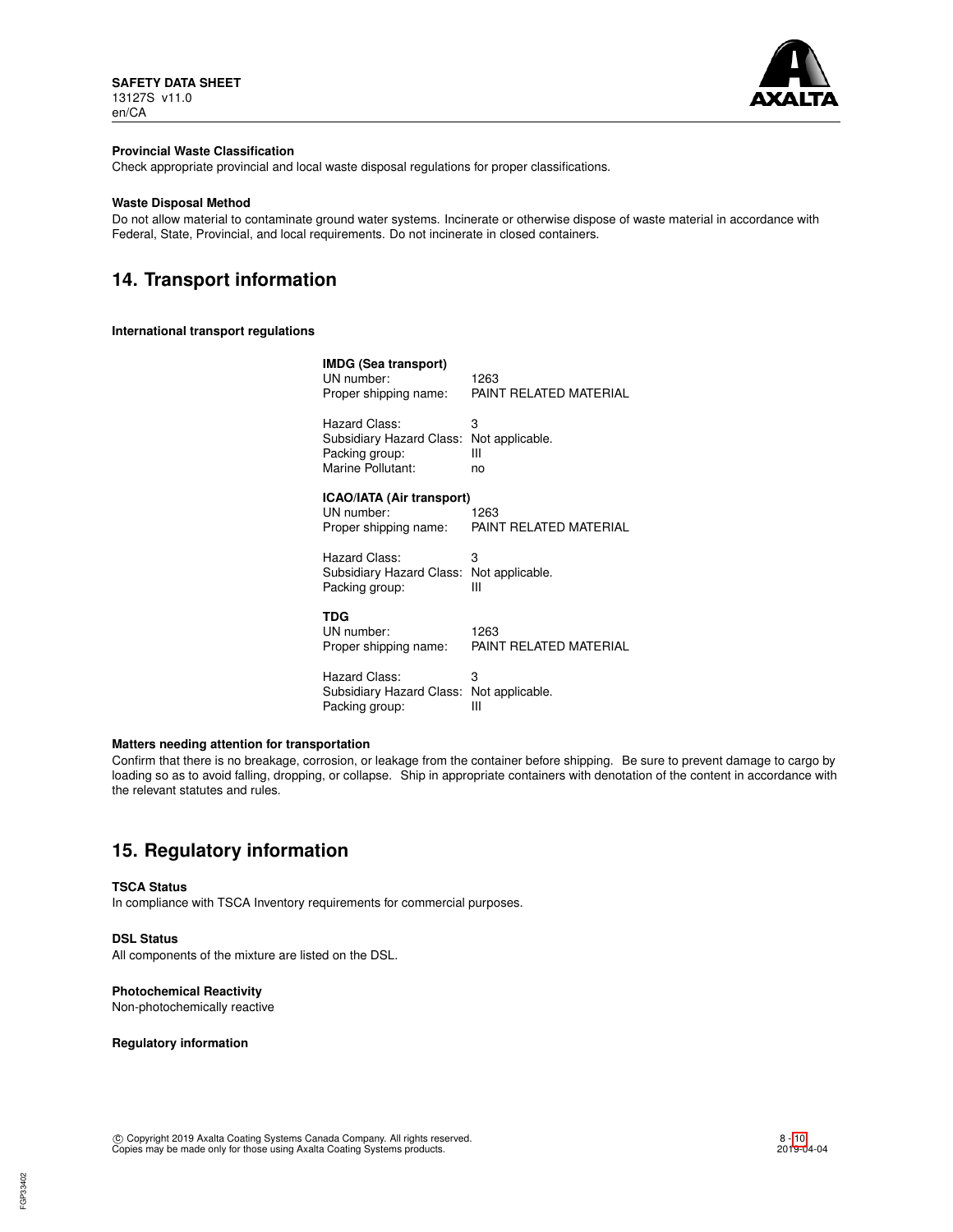

|                                                                     |                                                                                                                                                                                                                                                |                                        |                                    |   |                |           |                |     | CERCLA CAA     |   |
|---------------------------------------------------------------------|------------------------------------------------------------------------------------------------------------------------------------------------------------------------------------------------------------------------------------------------|----------------------------------------|------------------------------------|---|----------------|-----------|----------------|-----|----------------|---|
|                                                                     |                                                                                                                                                                                                                                                | CAS # Ingredient                       |                                    |   | 302 TPQ RQ     |           | 311/312        | 313 | RQ(lbs) HAP    |   |
|                                                                     | 28182-81-2 Aliphatic                                                                                                                                                                                                                           | resin                                  | polyisocyanate                     | N | N <sub>R</sub> | <b>NR</b> | A, C, R        | N   | <b>NR</b>      | N |
|                                                                     |                                                                                                                                                                                                                                                |                                        | 624-54-4 N-pentyl propionate       |   | NR.            | <b>NR</b> | NA.            | N   | N <sub>R</sub> | N |
|                                                                     |                                                                                                                                                                                                                                                | 123-86-4 Butyl acetate                 |                                    | N | <b>NR</b>      | NR.       | A, C, F        | N   | <b>NR</b>      | N |
|                                                                     |                                                                                                                                                                                                                                                |                                        | 763-69-9 Ethyl 3-ethoxy propionate | N | N <sub>R</sub> | <b>NR</b> | <b>NA</b>      | N   | NR.            | N |
|                                                                     |                                                                                                                                                                                                                                                | 103-09-3 2-ethylhexyl acetate          |                                    | N | NR.            | <b>NR</b> | A,F            | N   | NR.            | N |
|                                                                     |                                                                                                                                                                                                                                                | 53880-05-0 Isophorone<br>homopolymer   | diisocyanate                       | N | N <sub>R</sub> |           | NR A,C,F,N,P,R | N   | <b>NR</b>      | N |
|                                                                     |                                                                                                                                                                                                                                                | 4083-64-1 P-toluenesulfonyl<br>cyanate | iso-                               | N | NR NR          |           | A, C, R        | N   | N <sub>R</sub> | N |
| Key:                                                                |                                                                                                                                                                                                                                                |                                        |                                    |   |                |           |                |     |                |   |
| <b>EPCRA</b>                                                        | Emergency Planning and Community Right-to-know Act (aka Title III, SARA)                                                                                                                                                                       |                                        |                                    |   |                |           |                |     |                |   |
| 302                                                                 | Extremely hazardous substances                                                                                                                                                                                                                 |                                        |                                    |   |                |           |                |     |                |   |
| 311/312 Categories                                                  | $F =$ Fire Hazard<br>$A = Acute$ Hazard<br>$R =$ Reactivity Hazard<br>$C =$ Chronic Hazard<br>P = Pressure Related Hazard                                                                                                                      |                                        |                                    |   |                |           |                |     |                |   |
| 313 Information                                                     | Section 313 Supplier Notification - The chemicals listed above with<br>a 'Y' in the 313 column are subject to reporting requirements of<br>Section 313 of the Emergency Planning and Community<br>Right-to-Know act of 1986 and of 40 CFR 372. |                                        |                                    |   |                |           |                |     |                |   |
| <b>CERCLA</b><br><b>HAP</b><br><b>TPQ</b><br>RQ<br>NA.<br><b>NR</b> | Comprehensive Emergency Response, Compensation and Liability Act of 1980.<br>Listed as a Clean Air Act Hazardous Air Pollutant.<br>Threshold Planning Quantity.<br><b>Reportable Quantity</b><br>not available<br>not regulated                |                                        |                                    |   |                |           |                |     |                |   |

# **16. Other information**

HMIS rating H: 3 F: 3 R: 1

Glossary of Terms:

ACGIH | American Conference of Governmental Industrial Hygienists.

- IARC | International Agency for Research on Cancer.<br>
NTP | National Toxicology Program.
- NTP National Toxicology Program.<br>OEL Cocupational Exposure Limit
- Occupational Exposure Limit
- OSHA | Occupational Safety and Health Administration.<br>STEL | Short term exposure limit
- STEL Short term exposure limit<br>TWA Time-weighted average.
- Time-weighted average.
- PNOR | Particles not otherwise regulated.
- PNOC | Particles not otherwise classified.

NOTE: The list (above) of glossary terms may be modified.

Notice from Axalta Coating Systems :

The document reflects information provided to Axalta Coating Systems by its suppliers. Information is accurate to the best of our knowledge and is subject to change as new data is received by Axalta Coating Systems. Persons receiving this information should make their own determination as to its suitability for their purposes prior to use.

The information on this Safety Data Sheet relates only to the specific material designated herein and does not relate to use in combination with any other material or in any process.

SDS prepared by: Axalta Coating Systems Regulatory Affairs